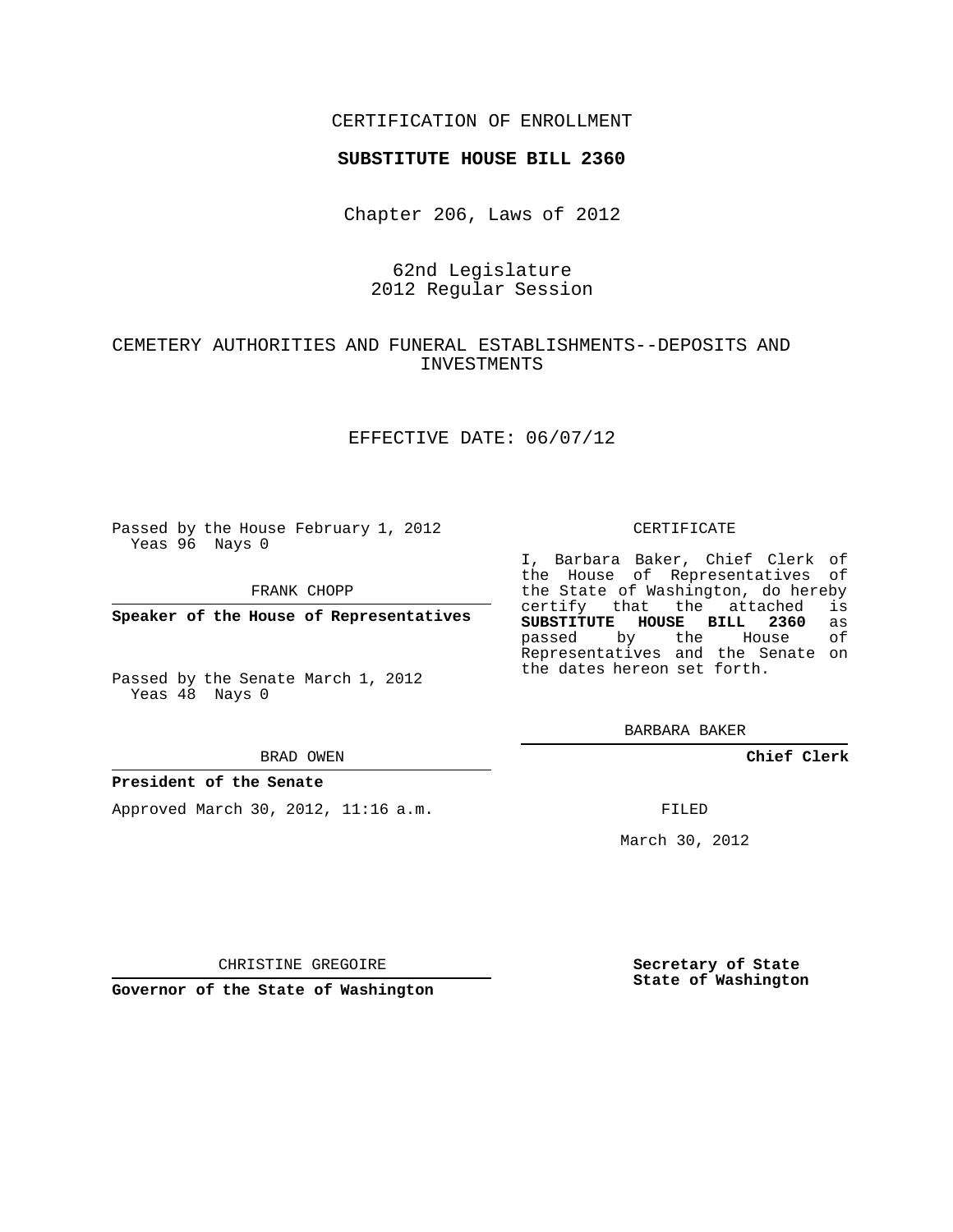# **SUBSTITUTE HOUSE BILL 2360** \_\_\_\_\_\_\_\_\_\_\_\_\_\_\_\_\_\_\_\_\_\_\_\_\_\_\_\_\_\_\_\_\_\_\_\_\_\_\_\_\_\_\_\_\_

\_\_\_\_\_\_\_\_\_\_\_\_\_\_\_\_\_\_\_\_\_\_\_\_\_\_\_\_\_\_\_\_\_\_\_\_\_\_\_\_\_\_\_\_\_

Passed Legislature - 2012 Regular Session

# **State of Washington 62nd Legislature 2012 Regular Session**

**By** House Business & Financial Services (originally sponsored by Representatives Stanford, Rivers, and Ryu)

READ FIRST TIME 01/25/12.

 1 AN ACT Relating to deposit and investment provisions for the 2 prearrangement trust funds of cemetery authorities and funeral 3 establishments; and amending RCW 68.46.040 and 18.39.250.

4 BE IT ENACTED BY THE LEGISLATURE OF THE STATE OF WASHINGTON:

| 5               | Sec. 1. RCW 68.46.040 and 2005 c 365 s 128 are each amended to                |
|-----------------|-------------------------------------------------------------------------------|
| 6               | read as follows:                                                              |
| 7               | (1) All prearrangement trust funds ((shall)) must be deposited in             |
| 8               | a ((public-depository-as-defined-by-RCW-39.58.010,-in-a-state-or              |
| 9               | federally chartered credit union, or in instruments issued or insured         |
| 10 <sub>1</sub> | by-any-agency-of-the-federal-government)) commercial bank, trust              |
| 11              | company, mutual savings bank, savings and loan association, or credit         |
| 12 <sup>°</sup> | union, whether state or federally chartered. Such accounts $((\text{shall}))$ |
| 13              | must be designated as the "prearrangement trust fund" by name and the         |
| 14              | particular cemetery authority for the benefit of the beneficiaries            |
| 15              | named in any prearrangement contract.                                         |
| 16              | (2) All prearrangement trust funds must be invested in accordance             |

17 with the provisions of RCW 11.100.020 subject to the following 18 restrictions: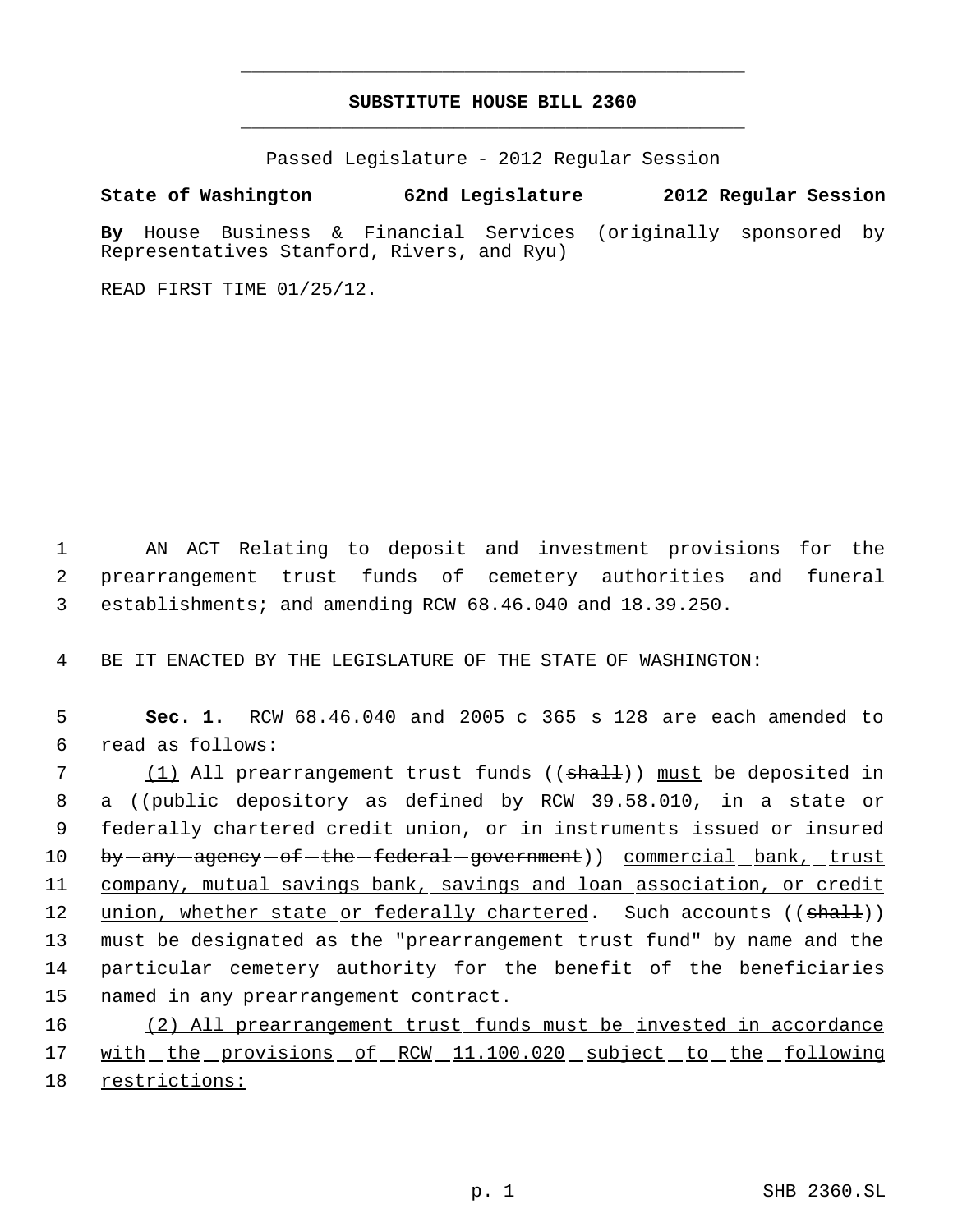(a) No officer or director of the cemetery authority, trustee of 2 the prearrangement trust funds, or spouse, sibling, parent, grandparent, or issue of such officer, director, or trustee, may borrow 4 any of such funds for himself or herself, directly or indirectly; (b) No funds may be loaned to the cemetery authority, its agents, or employees, or to any corporation, partnership, or other business entity in which the cemetery authority has any ownership interest; and

 (c) No funds may be invested with persons or business entities 9 operating in a business field directly related to cemeteries.

 **Sec. 2.** RCW 18.39.250 and 2005 c 365 s 21 are each amended to read as follows:

 (1) Any funeral establishment selling funeral merchandise or services by prearrangement funeral service contract and accepting 14 moneys therefore ((shall)) must establish and maintain one or more prearrangement funeral service trusts under Washington state law with two or more designated trustees, for the benefit of the beneficiary of the prearrangement funeral service contract. Funeral establishments may join with one or more other Washington state licensed funeral establishments in a "master trust" provided that each member of the 20 "master trust" ((shall-eomply)) complies individually with the requirements of this chapter.

 (2) Up to ten percent of the cash purchase price of each prearrangement funeral service contract, excluding sales tax, may be retained by the funeral establishment unless otherwise provided in this chapter. If the prearrangement funeral service contract is canceled within thirty calendar days of its signing, then the purchaser 27 ((shall)) must receive a full refund of all moneys paid under the contract.

 (3) At least ninety percent of the cash purchase price of each prearrangement funeral service contract, paid in advance, excluding sales tax, shall be placed in the trust established or utilized by the funeral establishment. Deposits to the prearrangement funeral service 33 trust ((shall)) must be made not later than the twentieth day of the month following receipt of each payment made on the last ninety percent of each prearrangement funeral service contract, excluding sales tax.

36 (4) All prearrangement funeral service trust moneys ((shall)) must 37 be deposited in an insured account in a ((public depositary or shall))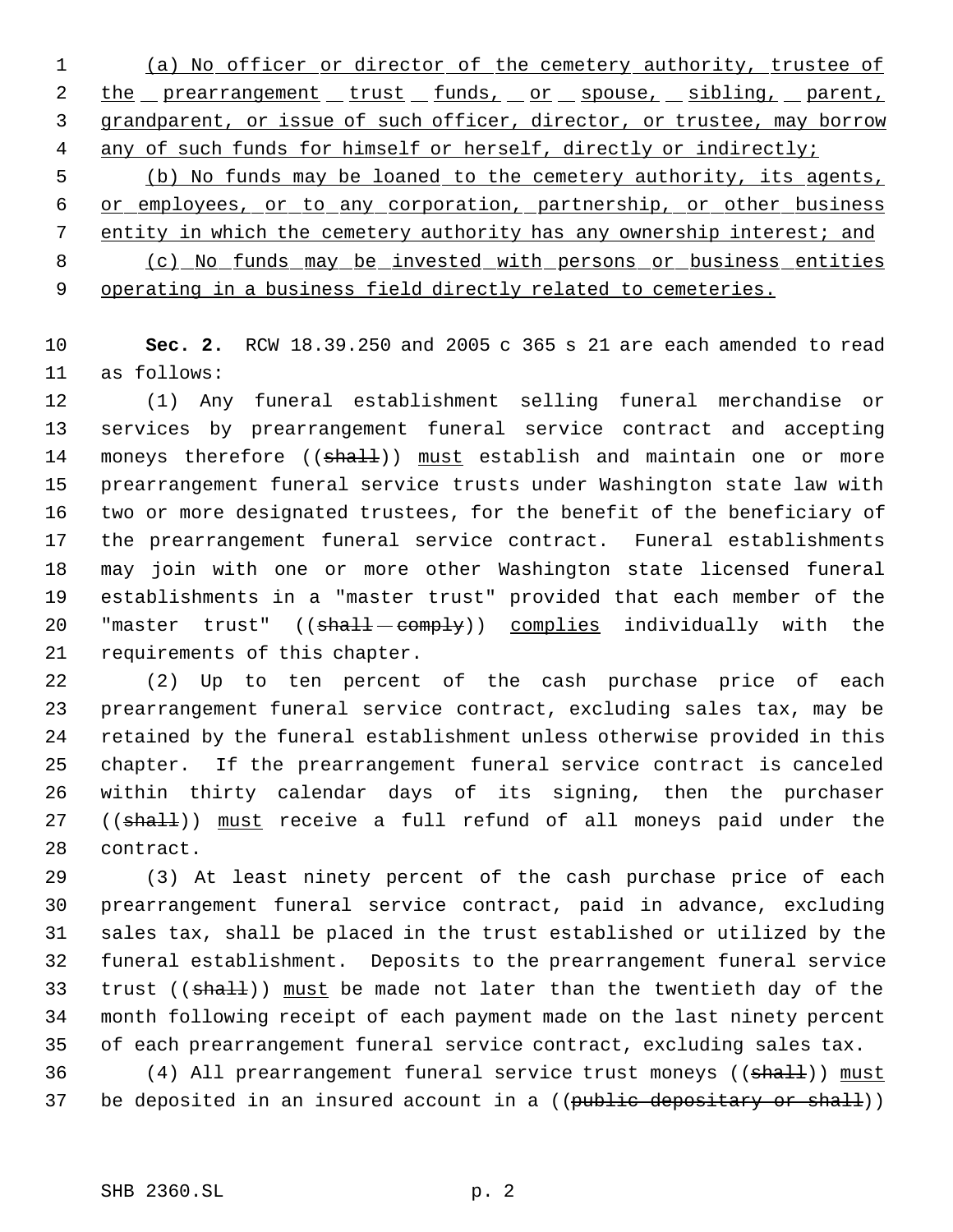commercial bank, trust company, mutual savings bank, savings and loan 2 association, or credit union, whether state or federally chartered ((be invested in instruments issued or insured by any agency of the federal 4 government)). The account or investments shall be designated as the prearrangement funeral service trust of the funeral establishment for the benefit of the beneficiaries named in the prearrangement funeral service contracts. The prearrangement funeral service trust shall not 8 be considered as, or used as, an asset of the funeral establishment. 9 All prearrangement funeral service trust moneys must be invested in 10 accordance with the provisions of RCW 11.100.020 subject to the following restrictions:

 (a) No officer or director of the funeral establishment, trustee of 13 the prearrangement trust funds, or spouse, sibling, parent, grandparent, or issue of such officer, director, or trustee, may borrow 15 any of such funds for himself or herself, directly or indirectly;

16 (b) No funds may be loaned to the funeral establishment, its 17 agents, or employees, or to any corporation, partnership, or other business entity in which the funeral establishment has any ownership interest; and

 (c) No funds may be invested with persons or business entities operating in a business field directly related to funeral homes.

 (5) After deduction of reasonable fees for the administration of the trust, taxes paid or withheld, or other expenses of the trust, all 24 interest, dividends, or growth earned by a trust ((shall)) become a 25 part of the trust. Adequate records  $((\text{sha1-}))$  must be maintained to allocate the share of principal and interest to each contract. Fees 27 deducted for the administration of the trust ((shall)) may not exceed 28 one percent per year of the amount in trust. In no instance  $((shalt))$  may the administrative charges deducted from the prearrangement funeral service trust reduce, diminish, or in any other way lessen the value of the trust so that the services or merchandise provided for under the contract are reduced, diminished, or in any other way lessened.

 (6) Except as otherwise provided in this chapter, the trustees of 34 a prearrangement funeral service trust ((shall)) must permit withdrawal of all funds deposited under a prearrangement funeral service contract, plus accruals thereon, under the following circumstances and conditions: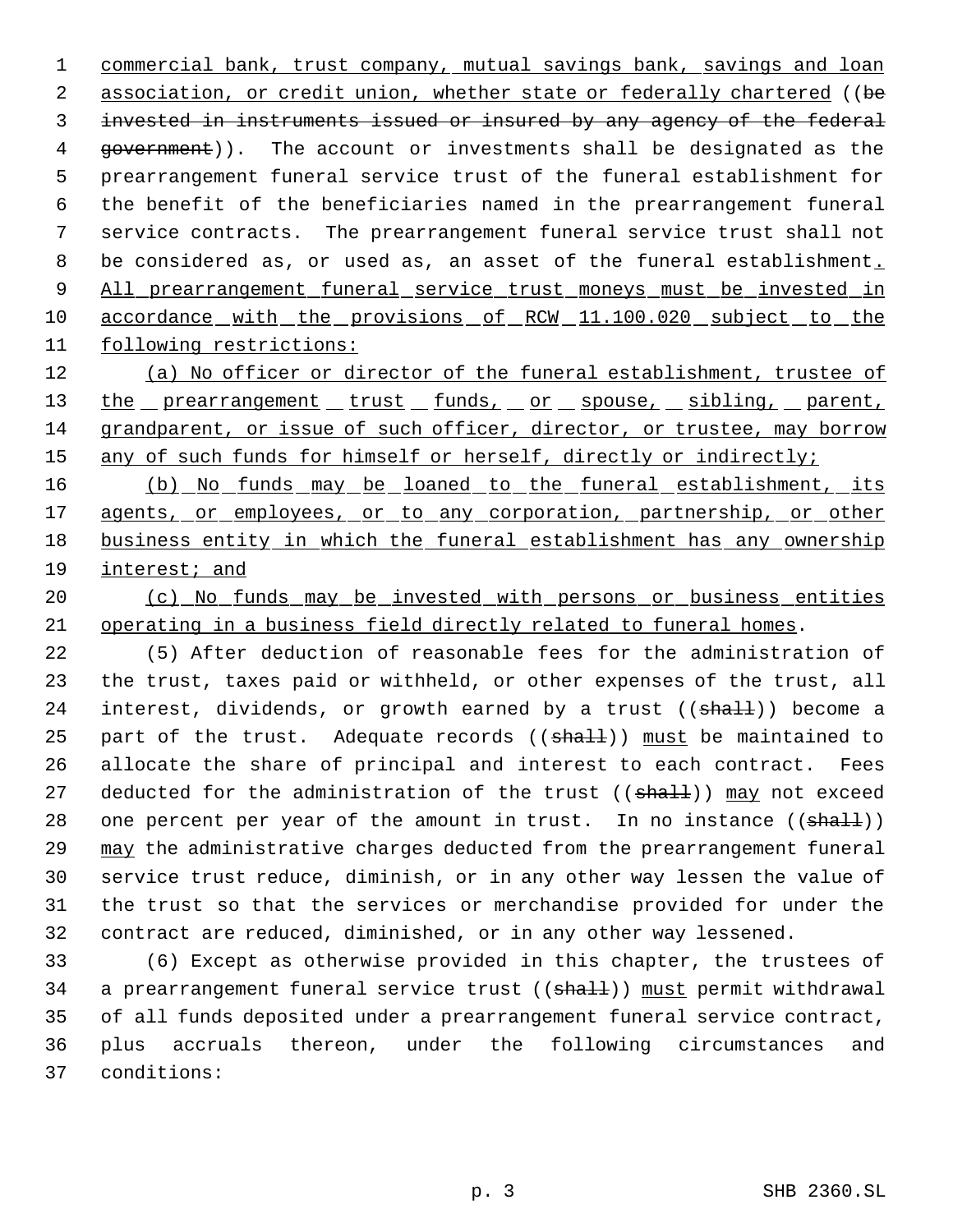(a) If the funeral establishment files a verified statement with the trustees that the prearrangement funeral merchandise and services covered by the contract have been furnished and delivered in accordance therewith; or

 (b) If the funeral establishment files a verified statement with the trustees that the prearrangement funeral merchandise and services covered by the contract have been canceled in accordance with its terms.

 (7) Subsequent to the thirty calendar day cancellation period provided for in this chapter, any purchaser or beneficiary who has a revocable prearrangement funeral service contract has the right to demand a refund of the amount in trust.

 (8) Prearrangement funeral service contracts which have or should have an account in a prearrangement funeral service trust may be terminated by the board if the funeral establishment goes out of business, becomes insolvent or bankrupt, makes an assignment for the benefit of creditors, has its prearrangement funeral service certificate of registration revoked, or for any other reason is unable to fulfill the obligations under the contract. In such event, or upon demand by the purchaser or beneficiary of the prearrangement funeral 21 service contract, the funeral establishment ( $(\text{shall})$ ) must refund to the purchaser or beneficiary all moneys deposited in the trust and allocated to the contract unless otherwise ordered by a court of competent jurisdiction. The purchaser or beneficiary may, in lieu of a refund, elect to transfer the prearrangement funeral service contract and all amounts in trust to another funeral establishment licensed under this chapter which will agree, by endorsement to the contract, to be bound by the contract and to provide the funeral merchandise or 29 services. Election of this option ((shall)) does not relieve the defaulting funeral establishment of its obligation to the purchaser or beneficiary for any amounts required to be, but not placed, in trust.

 (9) Prior to the sale or transfer of ownership or control of any funeral establishment which has contracted for prearrangement funeral service contracts, any person, corporation, or other legal entity 35 desiring to acquire such ownership or control ((shall)) must apply to the director in accordance with RCW 18.39.145. Persons and business entities selling or relinquishing, and persons and business entities purchasing or acquiring ownership or control of such funeral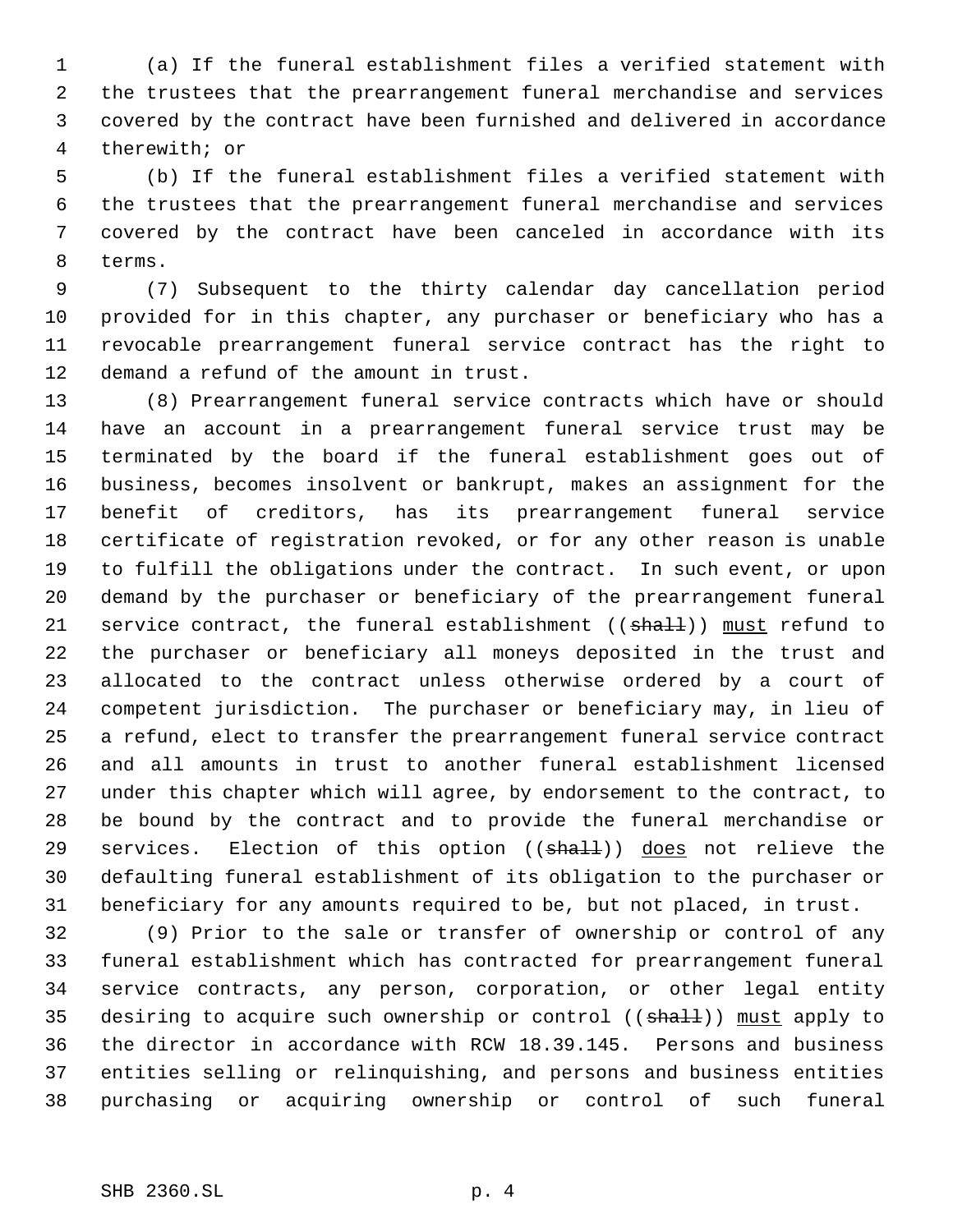1 establishments ((shall)) must each verify and attest to a report showing the status of the prearrangement funeral service trust or 3 trusts on the date of the sale. This report ((shall)) must be on a form prescribed by the board and shall be considered part of the application for a funeral establishment license. In the event of failure to comply with this subsection, the funeral establishment ((shall be)) is deemed to have gone out of business and the provisions 8 of subsection (8) of this section ((shall)) apply.

9 (10) Prearrangement funeral service trust moneys ((shall)) may not be used, directly or indirectly, for the benefit of the funeral establishment or any director, officer, agent, or employee of the funeral establishment including, but not limited to, any encumbrance, pledge, or other use of prearrangement funeral service trust moneys as collateral or other security.

 (11)(a) If, at the time of the signing of the prearrangement funeral service contract, the beneficiary of the trust is a recipient of public assistance as defined in RCW 74.04.005, or reasonably anticipates being so defined, the contract may provide that the trust will be irrevocable. If after the contract is entered into, the beneficiary becomes eligible or seeks to become eligible for public assistance under Title 74 RCW, the contract may provide for an election by the beneficiary, or by the purchaser on behalf of the beneficiary, to make the trust irrevocable thereafter in order to become or remain eligible for such assistance.

25 (b) The department of social and health services  $((shall))$  must notify the trustee of any prearrangement service trust that the department has a claim on the estate of a beneficiary for long-term 28 care services. Such notice  $((shall))$  must be renewed at least every three years. The trustees upon becoming aware of the death of a 30 beneficiary ((shall)) must give notice to the department of social and health services, office of financial recovery, who shall file any claim there may be within thirty days of the notice.

 (12) Every prearrangement funeral service contract financed through 34 a prearrangement funeral service trust ((shall)) must contain language which:

 (a) Informs the purchaser of the prearrangement funeral service trust and the amount to be deposited in the trust;